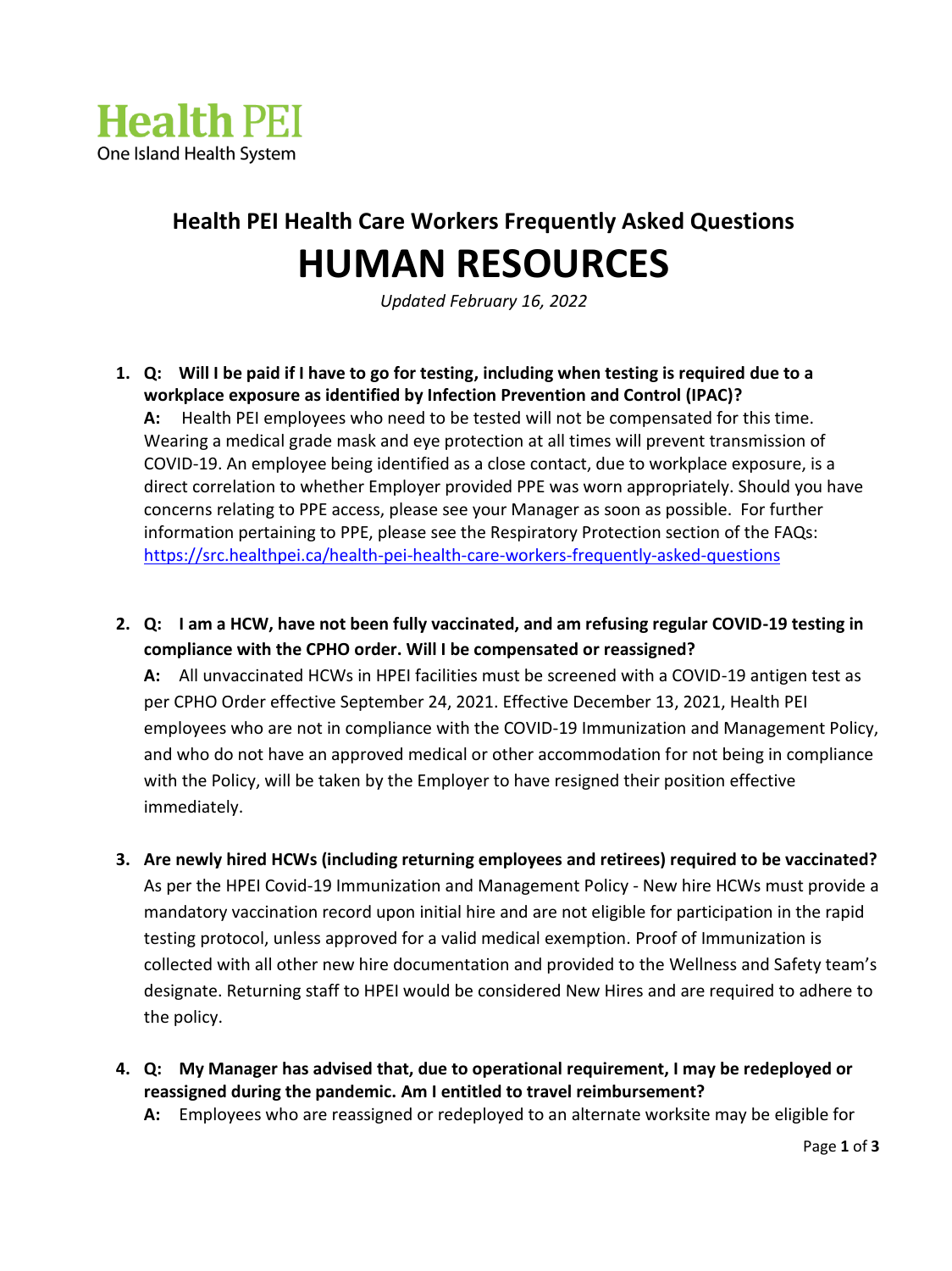travel reimbursement based on the respective Collective Agreement and/or Treasury Board Policy, Article 17.06 (iis.peigov.).

**5. Q: If HCWs are required by the Chief Public Health Office or, at the discretion of Health PEI (depending on the situation), to self-isolate (\*specific to scenarios outside of a travel-related restriction), and are asymptomatic, can the HCW access sick time?**

**A:** HCWs who are asymptomatic (not experiencing symptoms) and have been identified as close contacts and have not tested positive for COVID-19 can work isolate following testing protocols and appropriate safety measures.

A HCW who develops any symptoms of COVID-19, such as fatigue, aches, fever, cough, and difficulty breathing are to visit a testing site. Once symptomatic, HCWs can access their sick leave. HCWs without access to sick leave would be placed on unpaid sick leave and may apply for benefits at [www.canada.ca](http://www.canada.ca/) .

A symptomatic HCW who tests positive for COVID-19 will be required to continue to self-isolate until deemed to be recovered. This may extend past the 10-day self-isolation period for positive cases. If the HCW becomes asymptomatic, sick leave continues for the duration of the selfisolation. HCWs without access to sick leave will be placed on unpaid sick leave and may apply for benefits at [www.canada.ca](http://www.canada.ca/) .

Asymptomatic HCWs who test positive for COVID-19 are eligible to access sick leave. HCWs without access to sick leave will be placed on unpaid sick leave and may apply for benefits at [www.canada.ca](http://www.canada.ca/) .

It is important for HCWs to notify their Manager/Supervisor immediately as to changes in their status. For detailed information related to your specific circumstances, please reach out to your Human Resources Manager.

## **6. Q: My child/dependent has been identified by the Chief Public Health Office as a close contact of an active case. Am I eligible for paid leave?**

**A:** Where the child/dependent is asymptomatic but required to self-isolate and, is unable to selfisolate alone (either due to age or ability), the HCW can work with their Manager to request a leave of absence. Eligibility for paid leave is limited to vacation, stat, or time in lieu.

## **7. Q: My child/dependent cannot attend school because they are closed. As a result, I have no childcare to attend work. Am I eligible for leave? Am I eligible for compensation?**

A: We recognize these closures present challenging circumstances to employees who have young children in school. Please refer to the HCW FAQ re: Childcare for options that may be available to you for support.